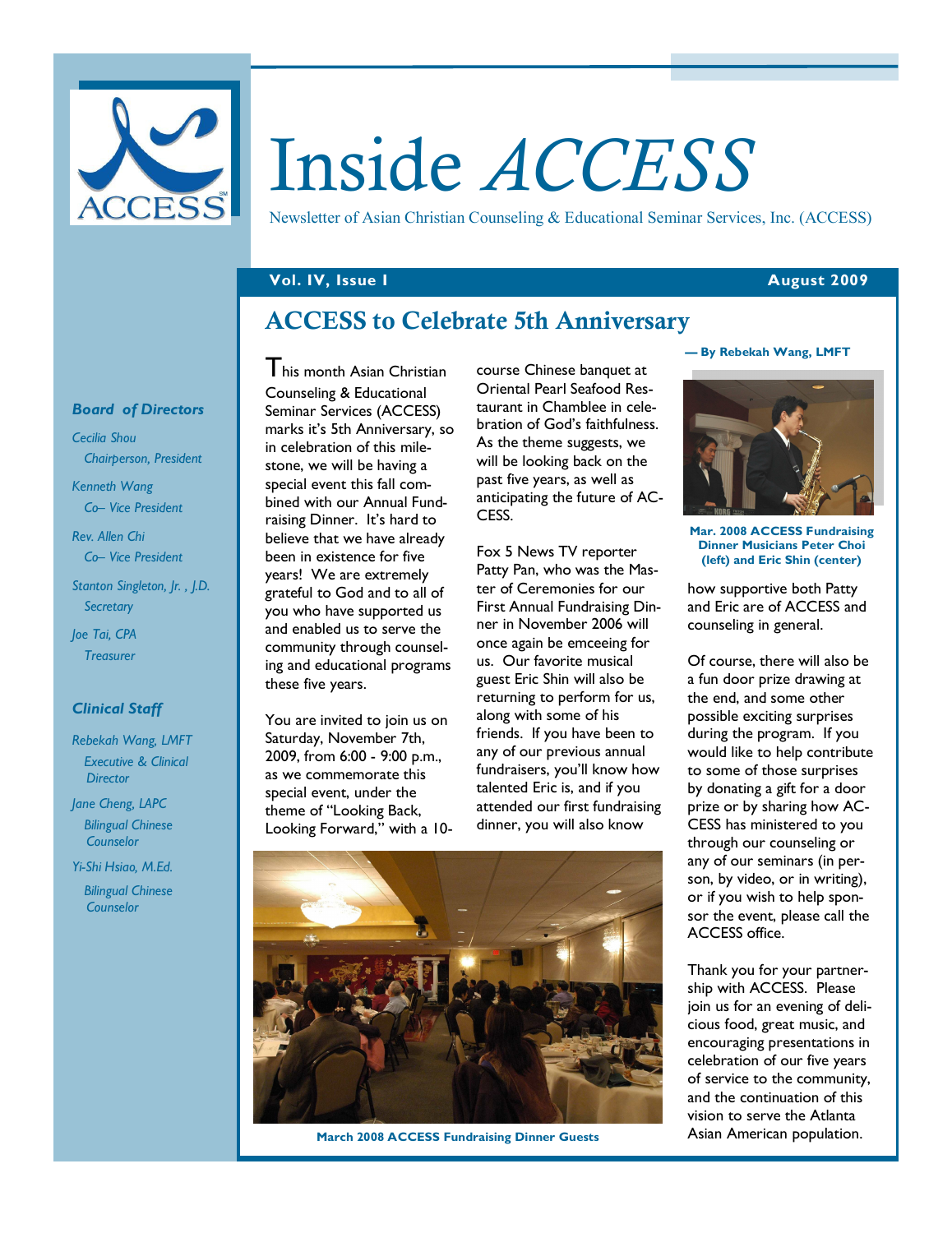### Page 2 Inside ACCESS



"Faith is being sure of what we HOPE for and certain of what we do not see…"

-Hebrews 11:1

# Message From the Executive Director

Dear Supporters and Friends:

As we look forward to celebrating our 5th Year Anniversary this fall, we at ACCESS cannot help but look back on these last several years in amazement at what has happened and at God's goodness to us. We are especially thankful for those of you who have supported ACCESS since the very beginning, but whether you have journeyed with us since we started, or you recently joined our mailing list, thank you for your part in helping to make what we do possible!

During these tough economic times, individuals, families, and businesses everywhere are struggling. ACCESS has not been immune to the effects of the

recession. Like many nonprofits, our donations are down, and some of our clients are not able to come in as often because of cutting back on expenses.

Despite and perhaps especially because of the ongoing financial crisis, ACCESS seeks to continue to be a resource of help and support to those in need, including those who have lost jobs (or are in danger of losing jobs), whether in need of help managing stress and anxiety, dealing with marriages that have been strained in the process, or needing guidance on job change.

Our counseling group program this fall addresses some of these issues related to facing the economic crisis. We also continue to offer sliding scale discounts to those who have lost jobs

or cannot afford our regular fees for other reasons.

During times like these, we are particularly grateful for your support and prayers. Please consider attending and/or sponsoring our upcoming 5th Anniversary Celebration and Fall Fundraising Dinner. Your support enables us to provide culturally-sensitive and language appropriate counseling services for the Asian and Asian American population, and to continue offering our services at discounted rates. On behalf of the Board of Directors and Staff at AC-CESS, thanks again for your support, and we hope to see you in November!

Gratefully,

Rebekah Wang, LMFT Executive & Clinical Director



# Help ACCESS go GREEN!

Going green is very trendy these days, as people become more environmentally conscienscious, especially if it helps with cost-cutting. ACCESS is trying to do both by not only recycling (paper, plastic, and toner cartridges), but also by starting to do more online instead of by paper or mail. We have started paying some bills and filing some taxes online, and we sent our last prayer letter out by email to all those on our prayer volunteer list for whom we have current email addresses.

In the future, we hope to have our newsletters by available by email and/or posting them on our website. If you are interested in receiving our mailings by email, you can help us in these efforts by giving us your current email address (and adding us to your address book, so that our emails will not be blocked), or updating your email address if it has changed since you last gave it to us. The same applies to your mailing address, since a number of our mailings have been returned to us when people have moved.

Sending out newsletters and prayer letters by email will not only help us to save paper and on printing and mailing costs, but will likely also enable us to send out updates more often. Of course, if you do not email or you prefer to receive our mailings "the oldfashioned way," we will still have paper versions available, at least for the time being.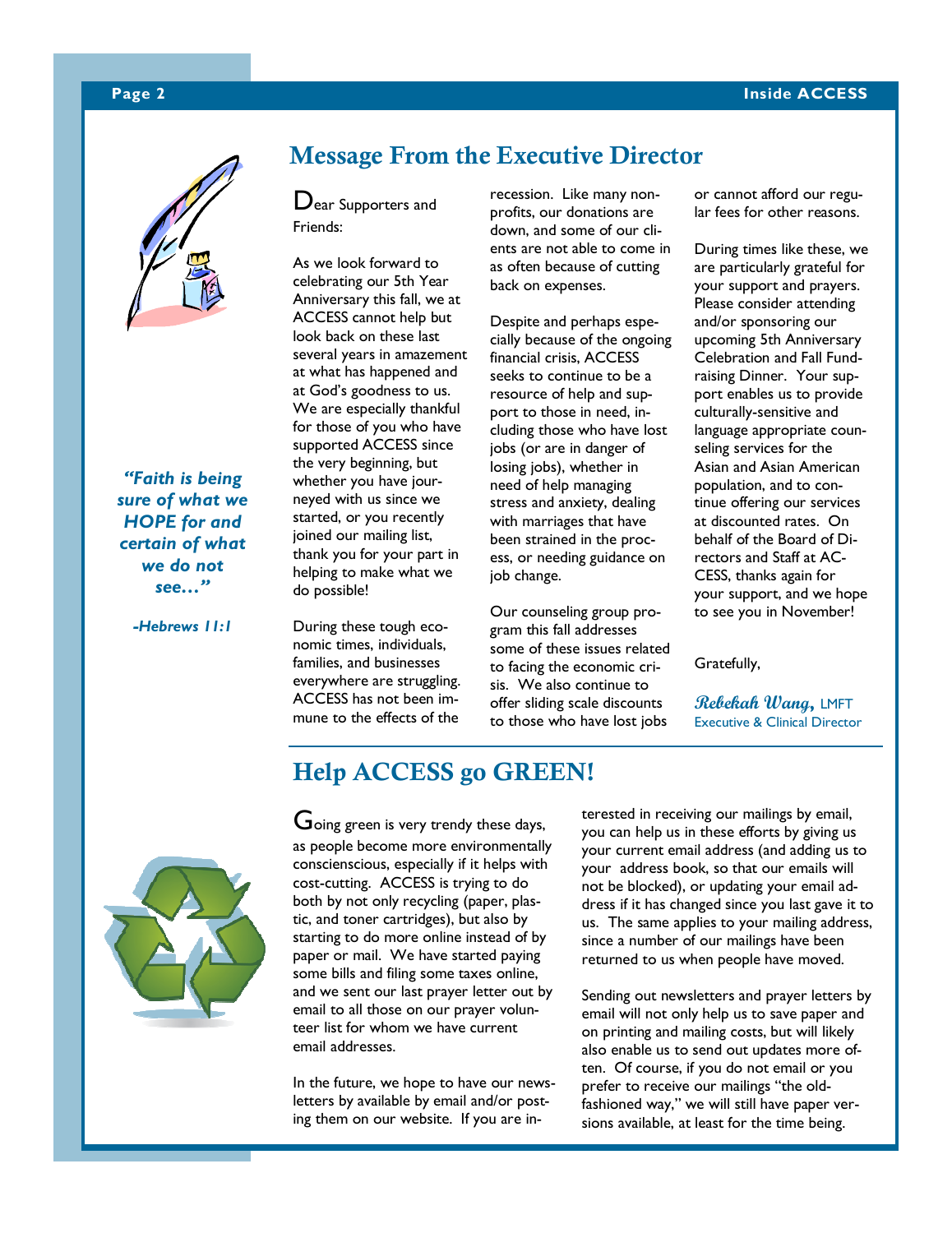# ACCESS Staff News

Congratulations to Yunsuk Jung on finishing up her M.A. in Community Counseling at Mercer University. Yunsuk, who has served as our Korean- and Japanese-speaking counselor since February 2008, graduated from Mercer University in mid-May, and found a job elsewhere, which is keeping her busy. Sadly, we regret to announce that officially, Yunsuk has resigned from working at ACCESS, but she hopes to rejoin us in the future, and appreciated the opportunity to work with us to serve the Asian community. We miss her.

Congratulations also to our founding staff member and former Chinese counseling colleague Lydia Teh (who still helps occasionally as an ACCESS volunteer with speaking and other miscellaneous help) on the birth of her third child back in June (another boy)! While we miss Lydia as well, we are so happy for their young, growing family.

We are pleased to inform you that earlier this year, we received our largest total in grants to date from NAAAP-Atlanta's Chopstix for Charity. Made possible by these grant funds, our male Chinese counselor Yi-Shi Hsiao will be leading an eight-week psycho-educational counseling group on "Facing Today's Financial Crisis," offered to Chinese-speaking clients who are facing the issues related to the current financial crisis, such as stress, anxiety, and tension in personal life and in relationships. Through these weekly sessions, participants will not only learn how to manage their stress levels, but they will also have the opportunity to share their experiences and concerns with group members, and to support each other, as well as to learn new skills to cope with critical situations in daily life, to improve their relationships, and to deal with job-search and career-related issues. For more information, or to register for the group, please call Yi-Shi at the ACCESS office.

# ACCESS Satellite office to open in Johns Creek

Thanks to the support and generosity of Atlanta Chinese Christian Church-North (ACCCN), ACCESS will be able to better serve the Asian and Asian American population in the northern suburbs of Atlanta! ACCCN helped ACCESS get started in 2004 with a temporary office by letting us use part of their rental space at the time, before their church building was built. Now that they have been in their church building for almost four years, they continue the favor by opening their doors to ACCESS once again so we can start a satellite office in their church building in Johns Creek/Alpharetta, and at pretty much no cost! ACCESS is extremely grateful for their support and vision.

While ACCCN may largely be doing this to help make our services more accessible to those who attend their church, this location will be especially helpful for any who live in North Fulton and Gwinnett Counties and find it hard to drive to our office in Doraville, especially during weekday Atlanta traffic. Gwinnett County has the largest Asian population in the Atlanta area, so we are very excited about the potential of this location.

The counselors who will be working out of the new satellite location, at least to begin with, will be Rebekah Wang and Yi-Shi Hsiao. We hope to officially open the satellite office soon. In the meantime, if anyone has a loveseat or a lockable 2-drawer file cabinet to donate as we set up the office, please call Rebekah at the ACCESS office. All calls will continue to go through our main office number, even for appointments in the satellite office, so please do not call the church office for information or appointments (unless you are on your way to an appointment there, and are lost, in which case they can give you directions right away).







ACCESS Satellite office location at ACCCN in Johns Creek